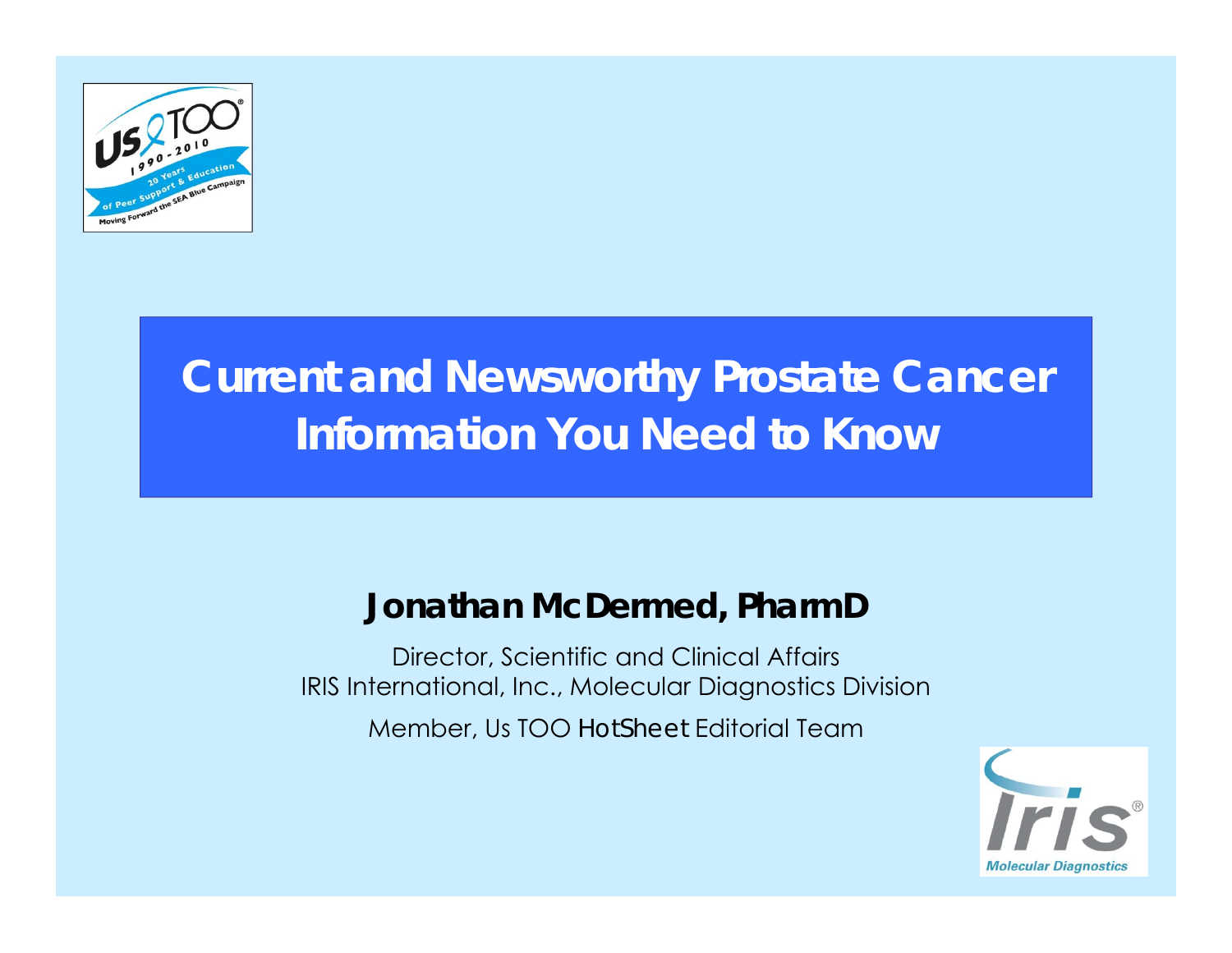## **Us TOO** *HotSheet*

- • 8-page monthly newsletter
	- –- "Burning Issues" supplements
- 3-member Editorial Team
	- Tom Kirk, President & CEO, Us TOO International
	- –Pam Barrett, Us TOO Development Director
	- Jonathan McDermed, PharmD
- •• Includes announcements, upcoming & recent support group events, fundraising activities, patient vignettes, medical articles & information from 3 physician columns

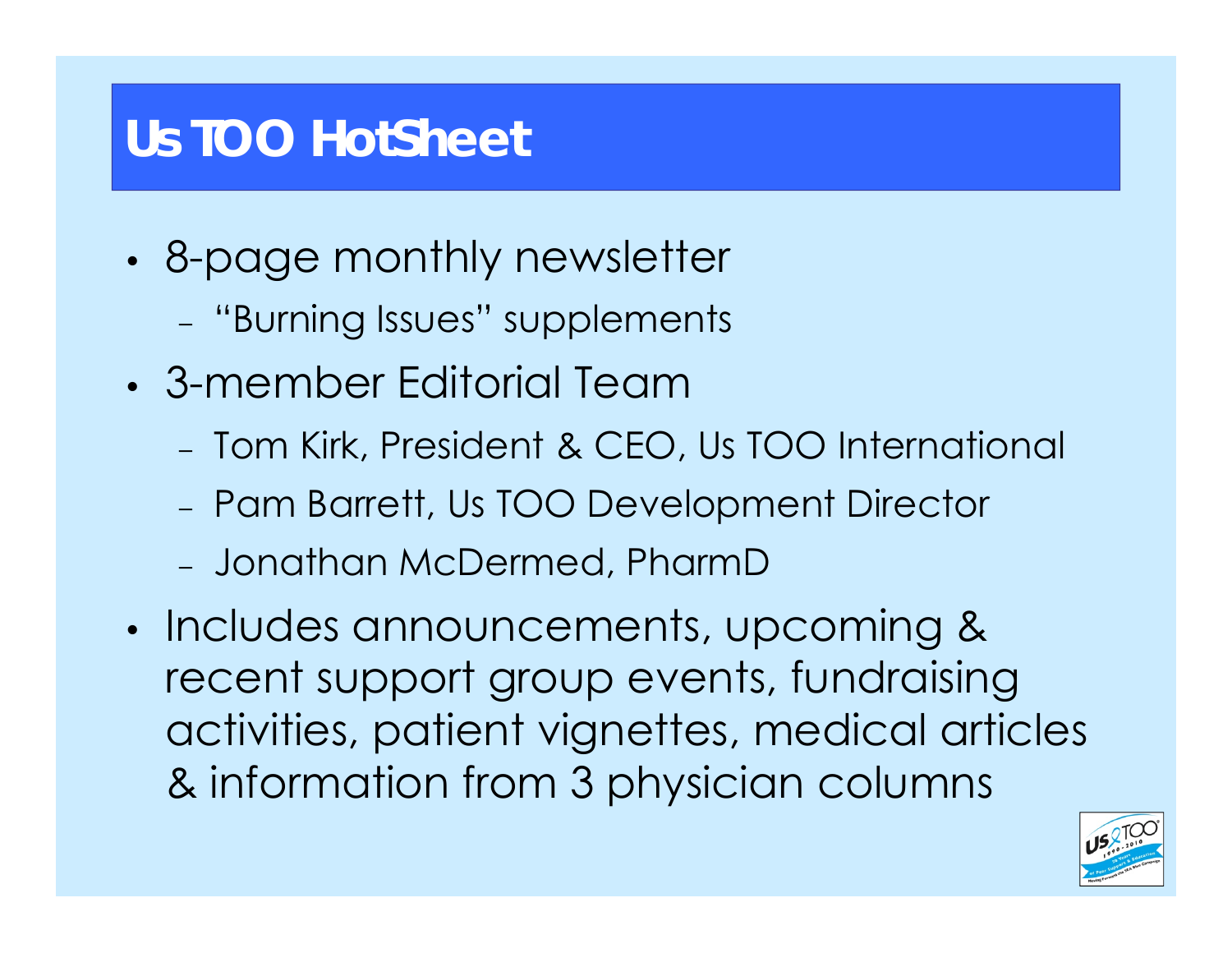## **Us TOO** *HotSheet*

- •• Items in Us TOO publications are obtained from various news sources and are edited for inclusion
- Where available, contact information is provided (website, e-mail, phone number)
- •• References to persons, companies, products or services are provided for information only and are not endorsements
- •• Information and opinions expressed by Us TOO are not recommendations for any medical treatment, product, service or course of action

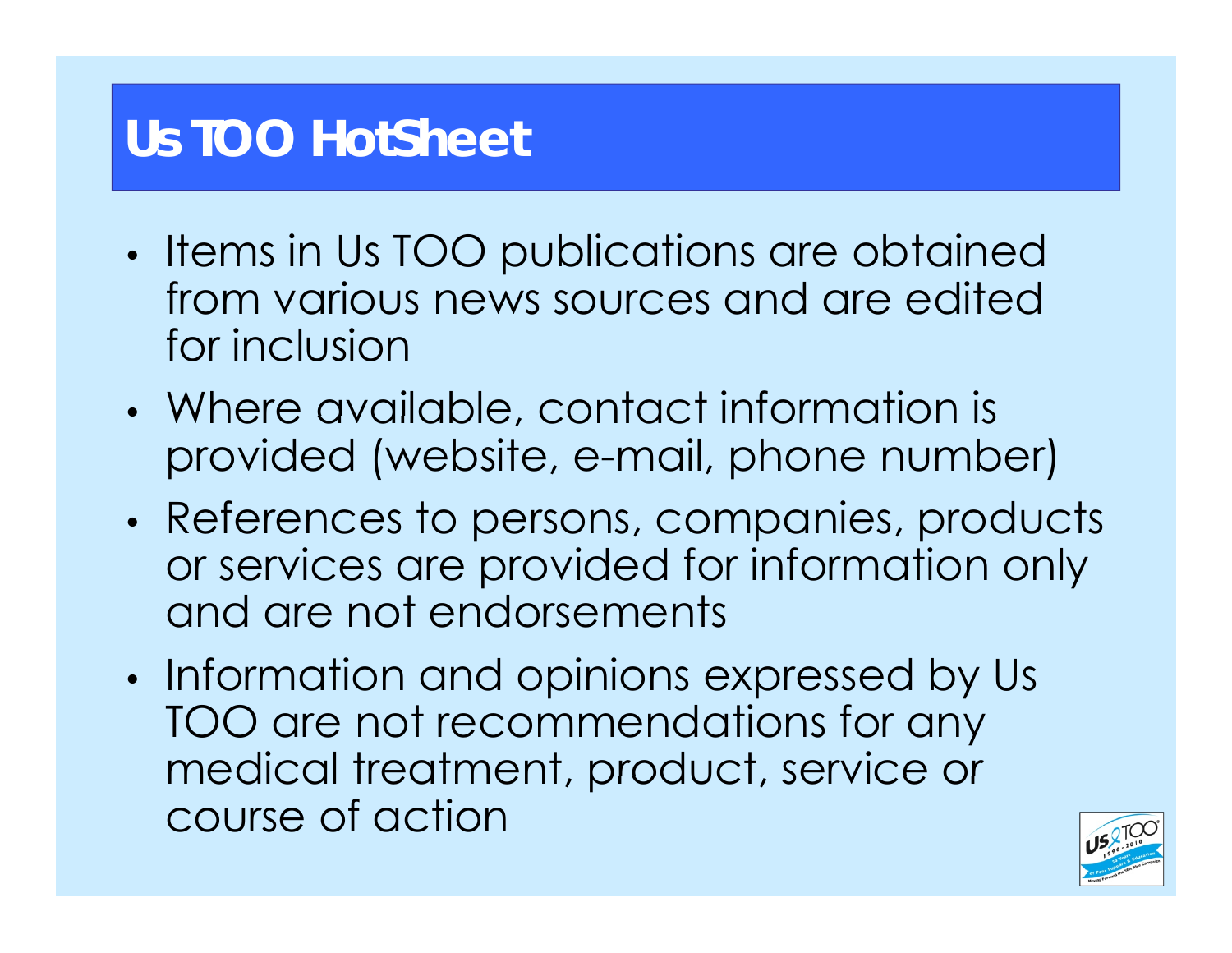#### **Basic goals of the Us TOO HotSheet**

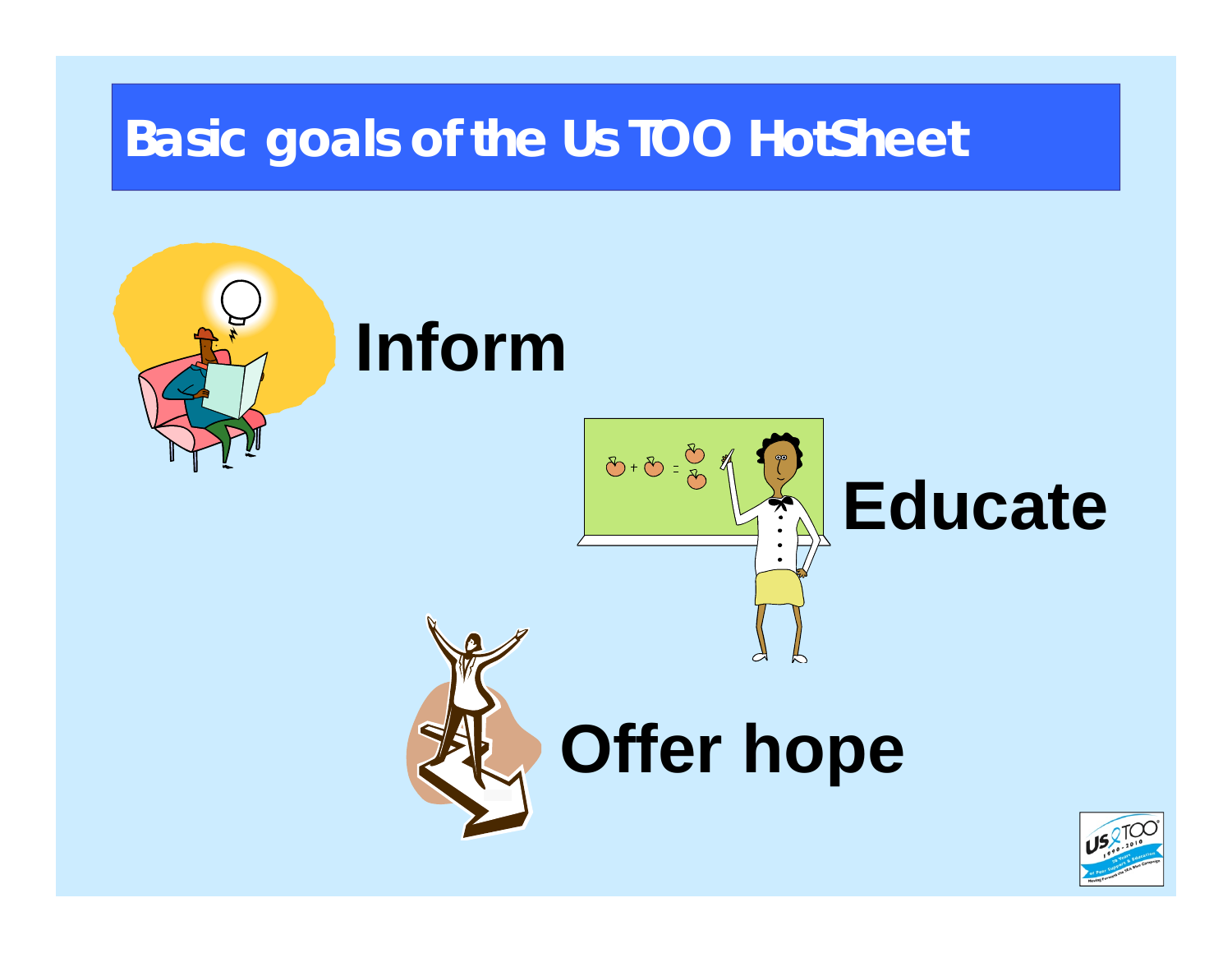## **Sources of medical information**

- News services
	- – Reuters, Medscape, MedPage Today, Health Day, certain online newspapers, etc.
- Press releases
	- American Cancer Society (ACS), FDA, NCI, AUA, ASCO, ASTRO, universities, private companies
- • Abstracts & journal articles
	- Some E -publications ahead of print
- •Websites & blogs

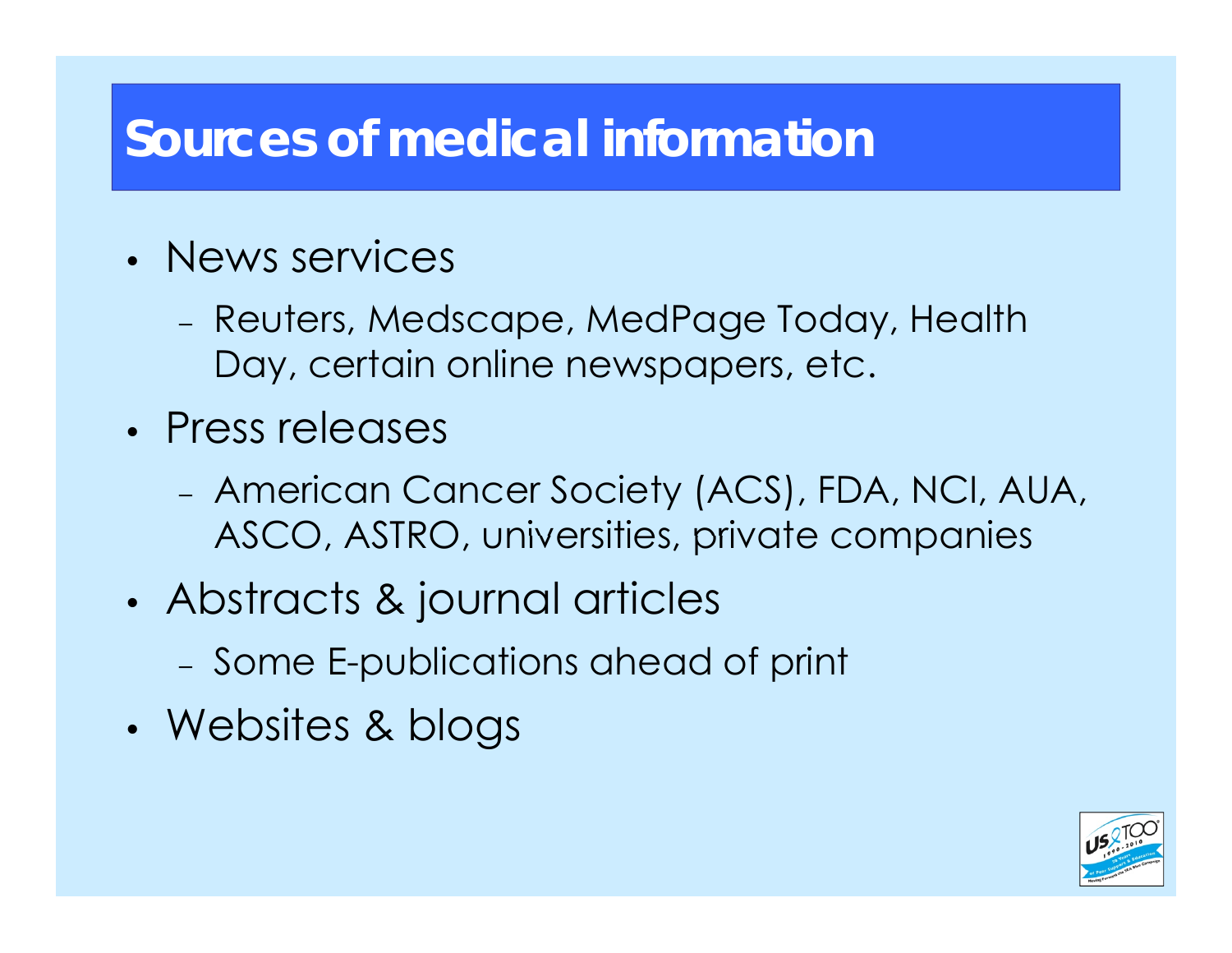## **There are many topics of interest**

- Risk factors
	- Hereditary, other factors Early stage disease
- Prevention
	- Diet & lifestyle changes
	- Proscar, Avodart, etc.
- •• Early detection (PSA)
	- Screening controversy
- •• Diagnosis
	- Biopsies, imaging
	- First biopsy negative??
- •• Staging
	- Role of imaging  **Role of a struck Struck**
- •• Treatment options
	- –
	- Biochemical recurrence
	- Distant spread ("mets")
		- Hormone responsive
		- Hormone refractory
- •• Investigational agents
	- Chemotherapy
	- Therapeutic vaccines
	- Biologic agents
		- Angiogenesis inhibitors
		- Monoclonal antibodies
- Supportive care

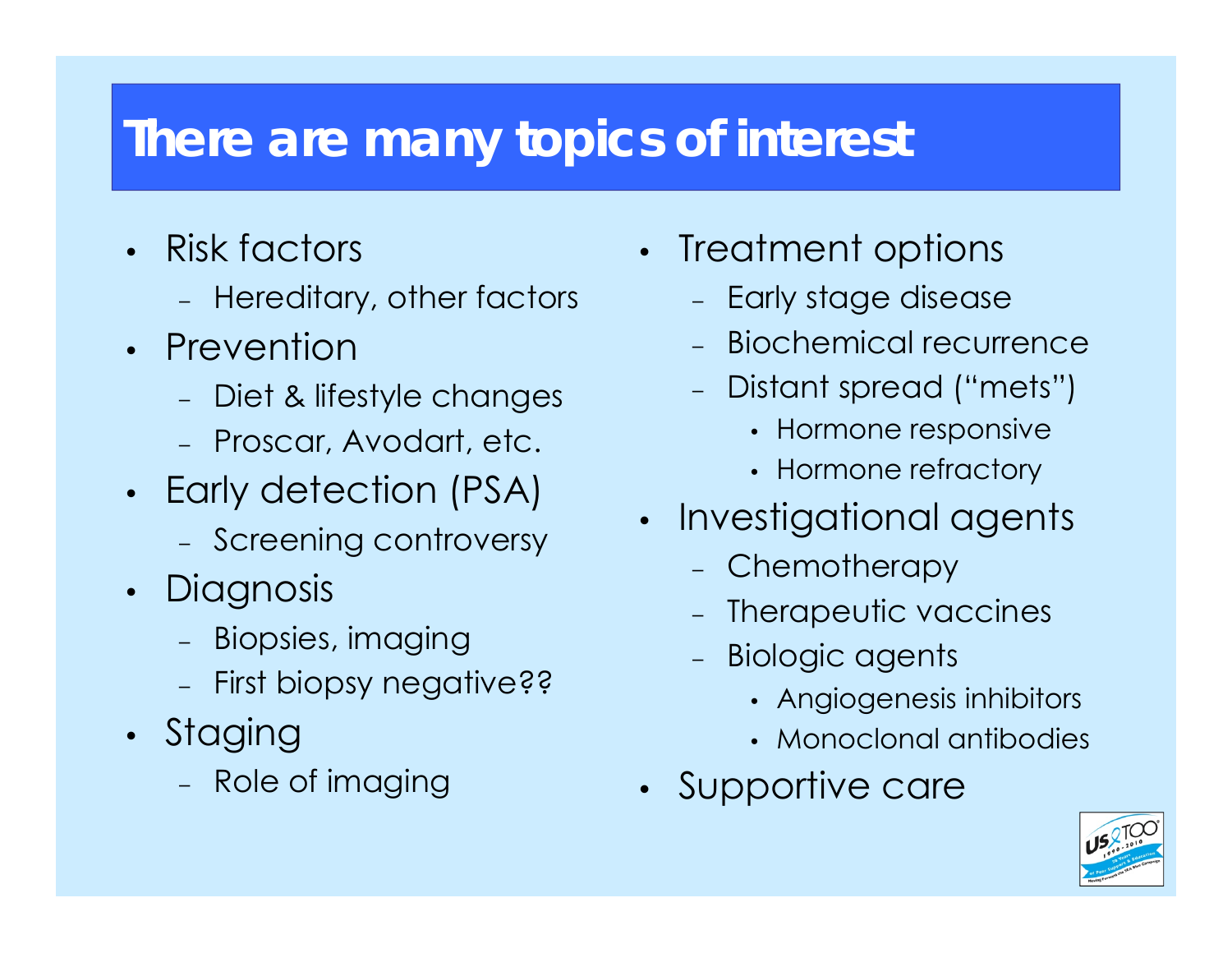## **Medical information grows continually**



- • Each decade, the number of new papers related to prostate cancer doubles (x2)
- Focus before 1990 was epidemiology, testing, treatment options
- Focus now includes
	- PSA screening
	-
	- Genes (risk factors, etc.)
	- New tests, drugs, biologics

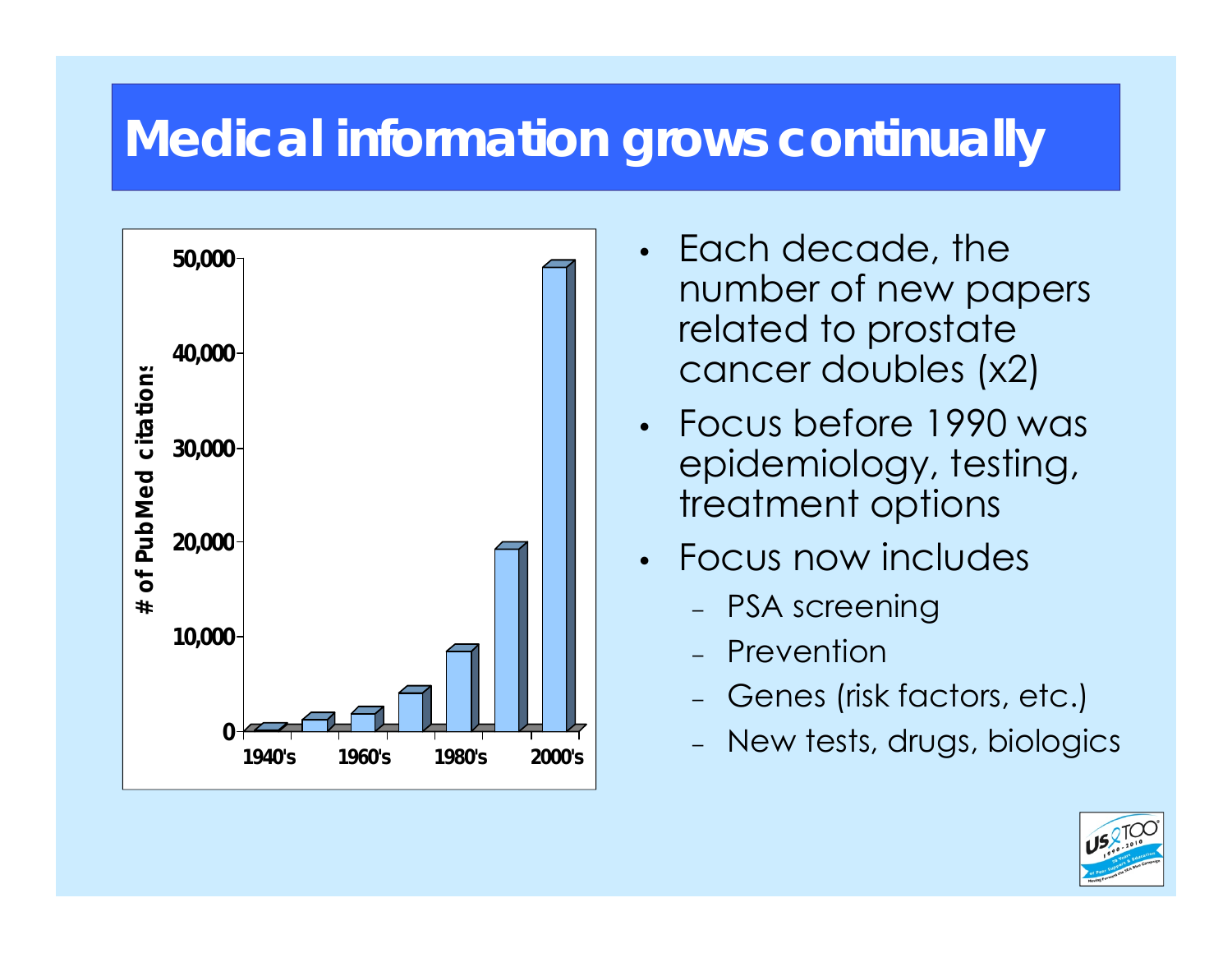## **Doc Moyad's "No Bogus Science"**

- • Co-director of the men's health program at the University of Michigan Medical Center
- • Editor-in-chief of the journal *"Seminars in Alternative Medicine*
- Author of several books
- • Areas of primary interest include
	- Prostate cancer
	- Cardiovascular diseases
	- –Osteoporosis
	- –Diet, exercise & nutritional supplements

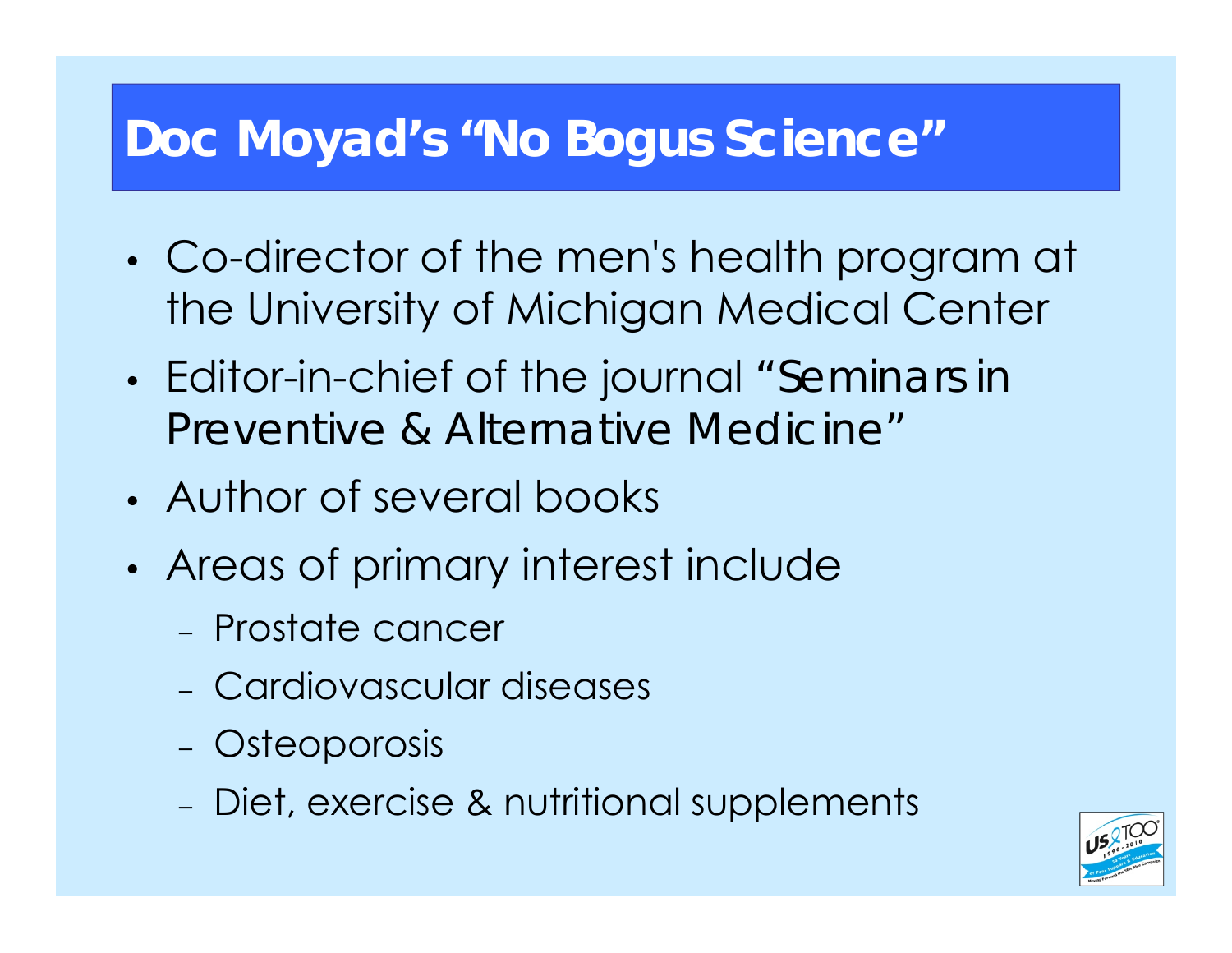## **Ask Dr. Snuffy Myers**

- • Medical oncologist specializing in prostate cancer providing comprehensive patient care
- Prostate cancer survivor
- Former cancer researcher at NIH
- • Prostate Forum – educational arm of his practice
	- Monthly newsletter and hosts an interactive website
- • Column addresses questions from survivors or significant others that are e-mailed to his website
- • All topics are relevant to prostate cancer & address difficult or controversial topics

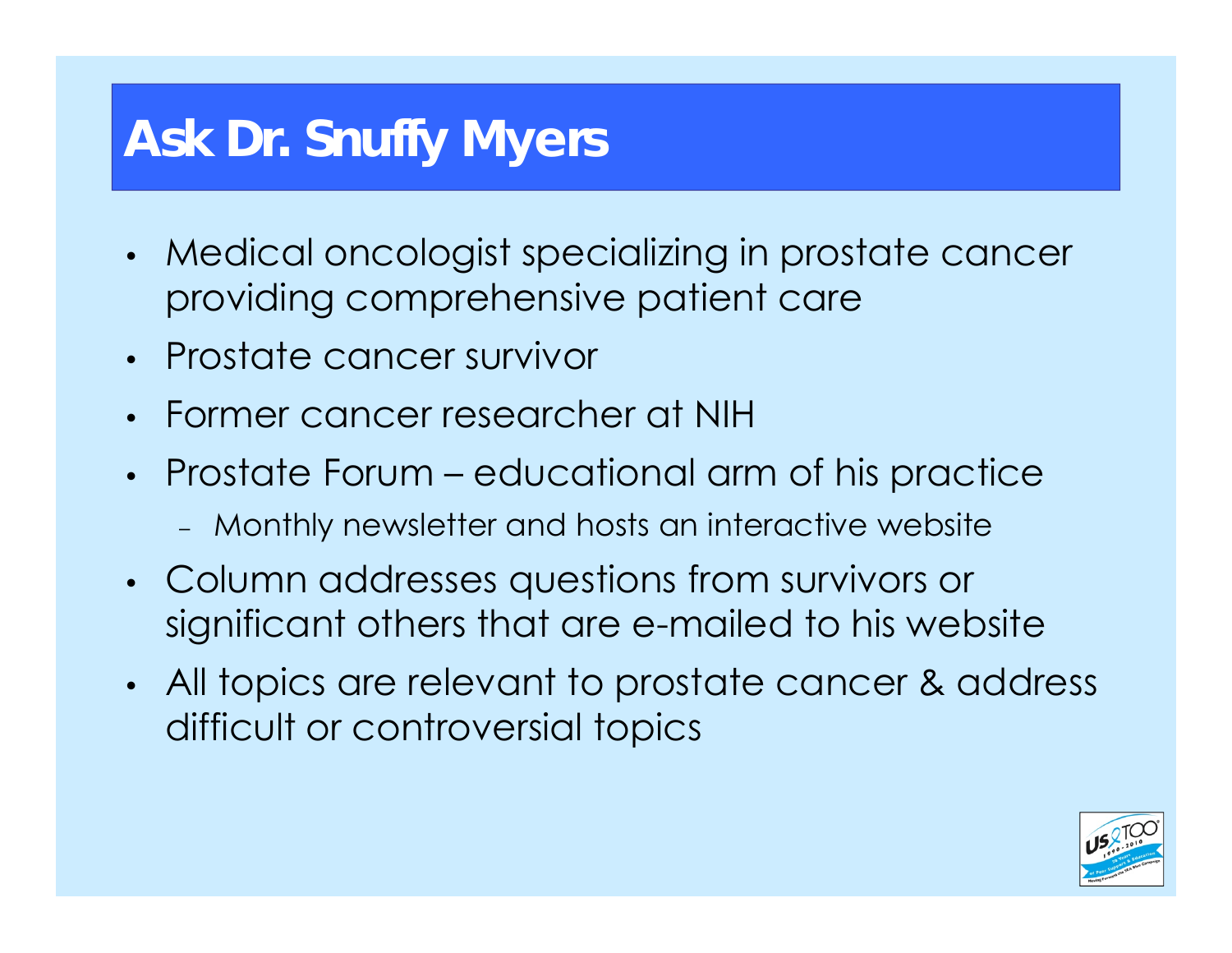### **Dr. Chodak's Bottom Line**

- • Provides comments regarding the medical articles appearing in each issue of the *HotSheet* & gives his "bottom line" conclusions & recommendations
- Medical feedback is valuable to "balance" the information conveyed in some of the news releases
- • Emphasizes the need for studies to provide Level One evidence of safety & efficacy of any new treatment approach

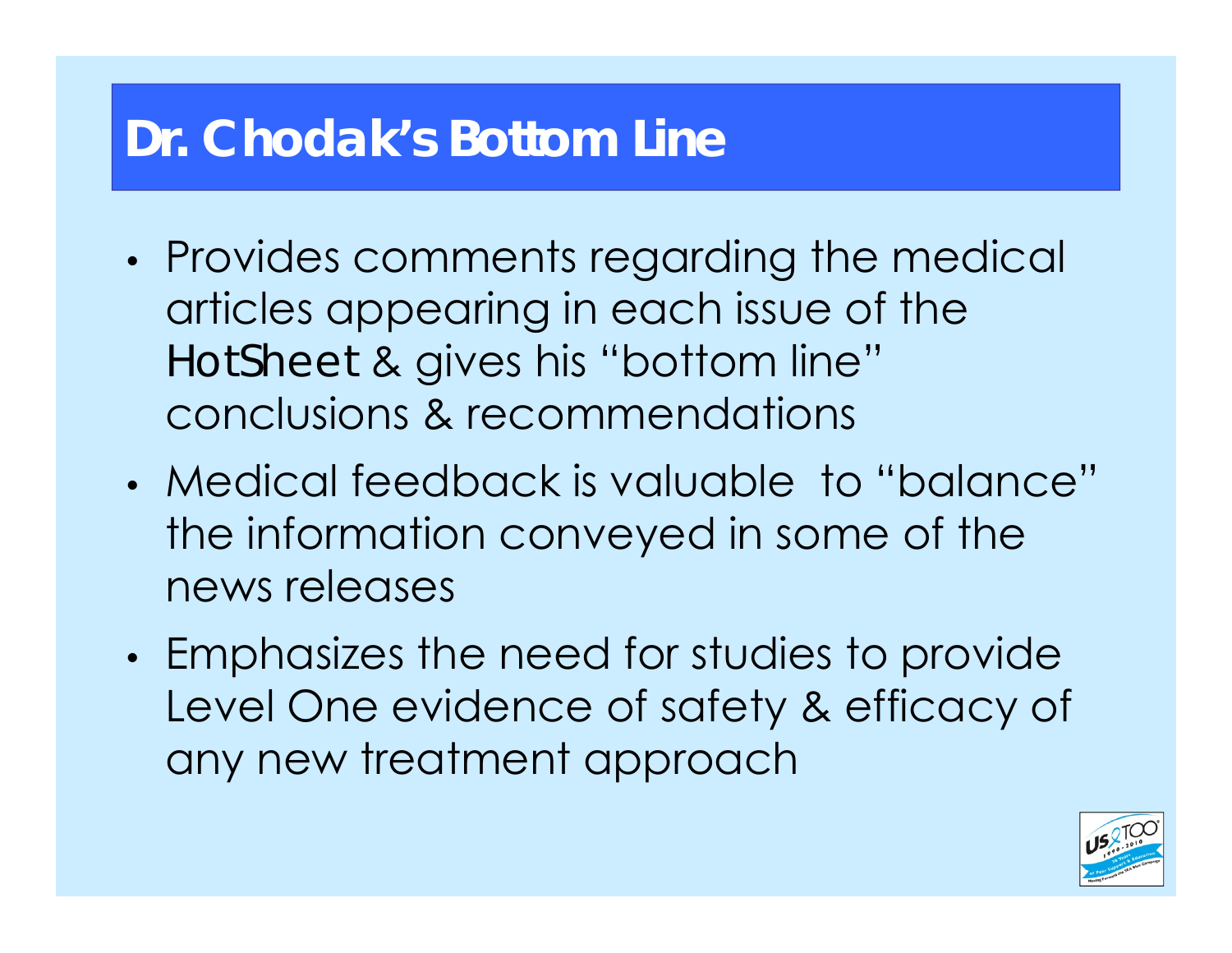## **What medical articles do we print?**

- • All articles must be medically relevant
	- –Studies of new drugs or medical procedures
	- –Recently published medical articles
	- –Policy statements (e.g., ACS, AUA, ASCO)
	- –Clinical trials for certain prostate cancer groups
- Articles we like to avoid
	- –Non-human studies (e.g., cells, animal studies)
	- –Most phase I studies & many Phase II studies
	- –Articles reporting data from the same study
	- –Studies with results that are potentially biased

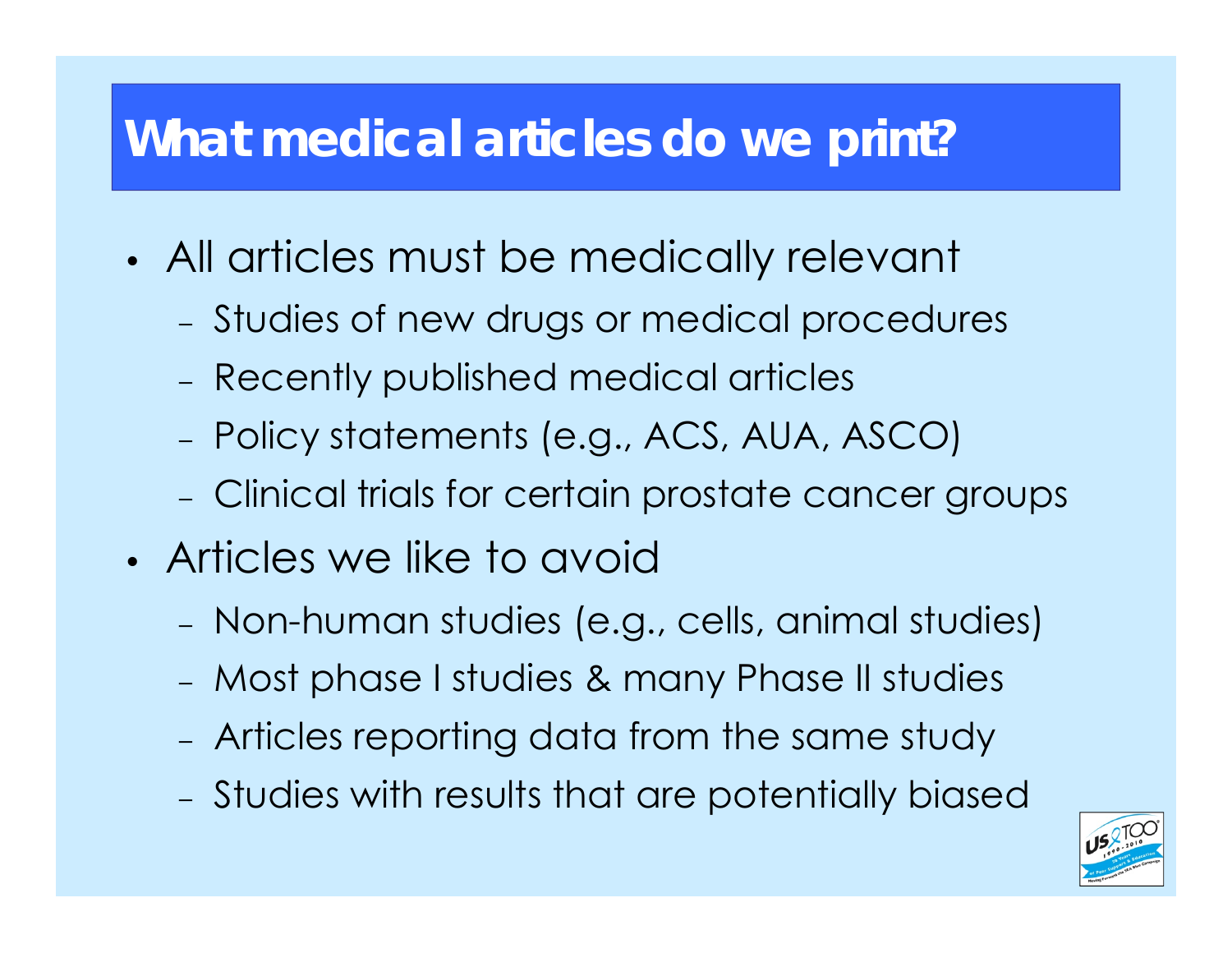### **Information important to survivors**

- • Prostate cancer advocacy activities
	- –- Support group meetings
	- –- Special educational events
	- –Fundraising activities
	- –Reports from Board of Directors meetings
- •• New diagnostic tests and treatments
	- Prostate cancer risk assessment
	- –Managing incontinence
	- –Managing erectile dysfunction

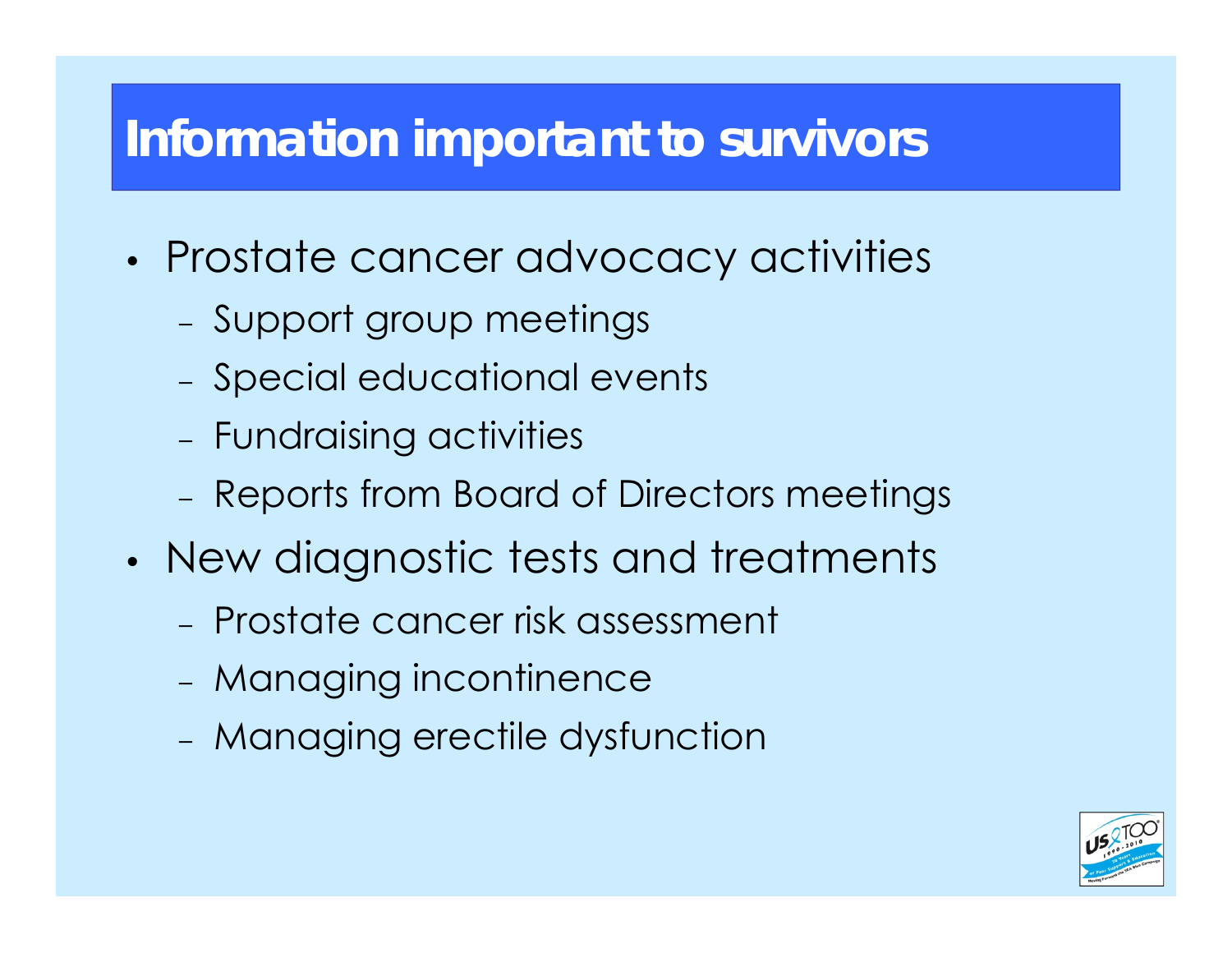## **Education**

- Brochures
- Books
- •CDs & tapes
- •• Us TOO University

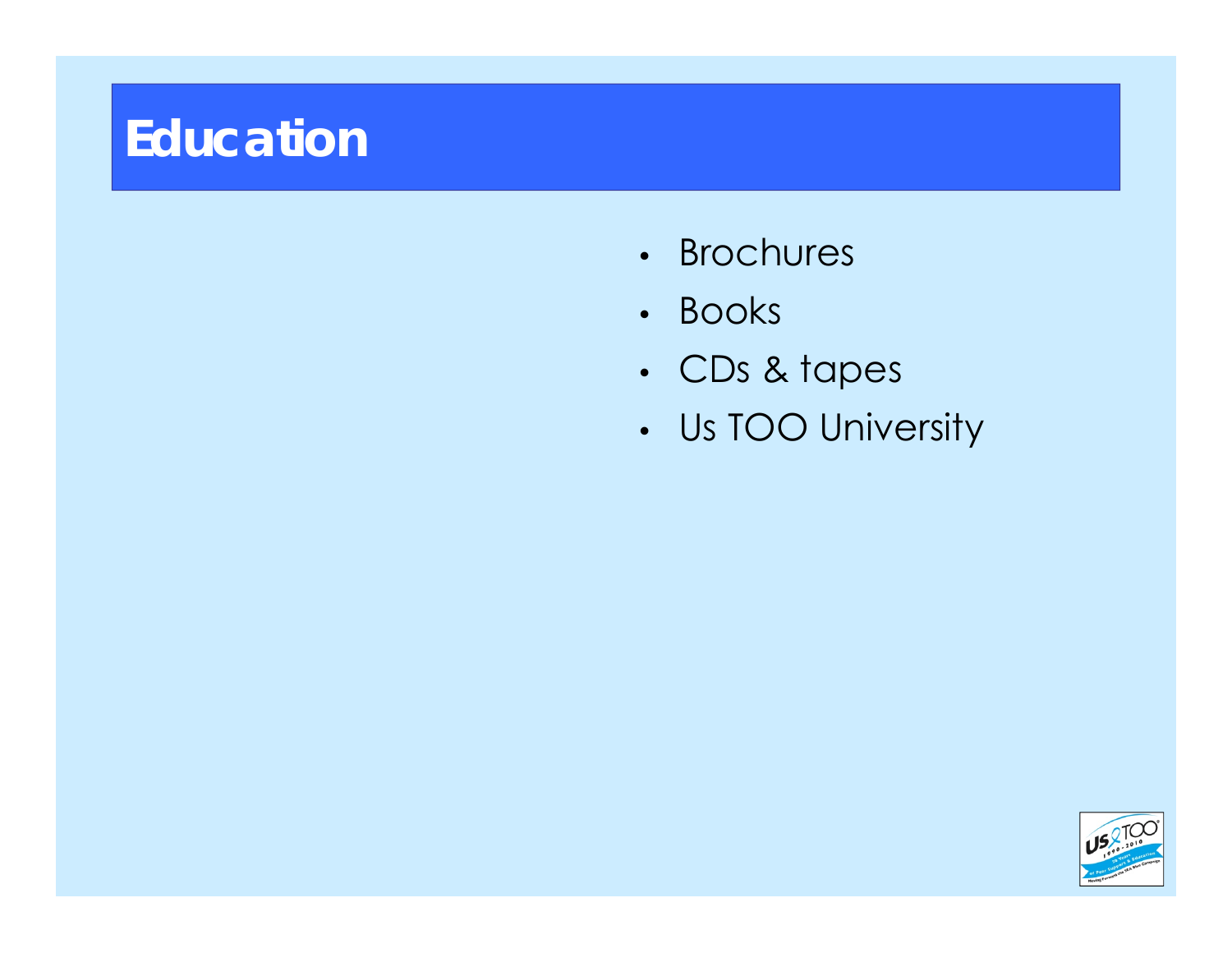## **New treatments that may offer Hope**

- Abiraterone acetate
- •Provenge

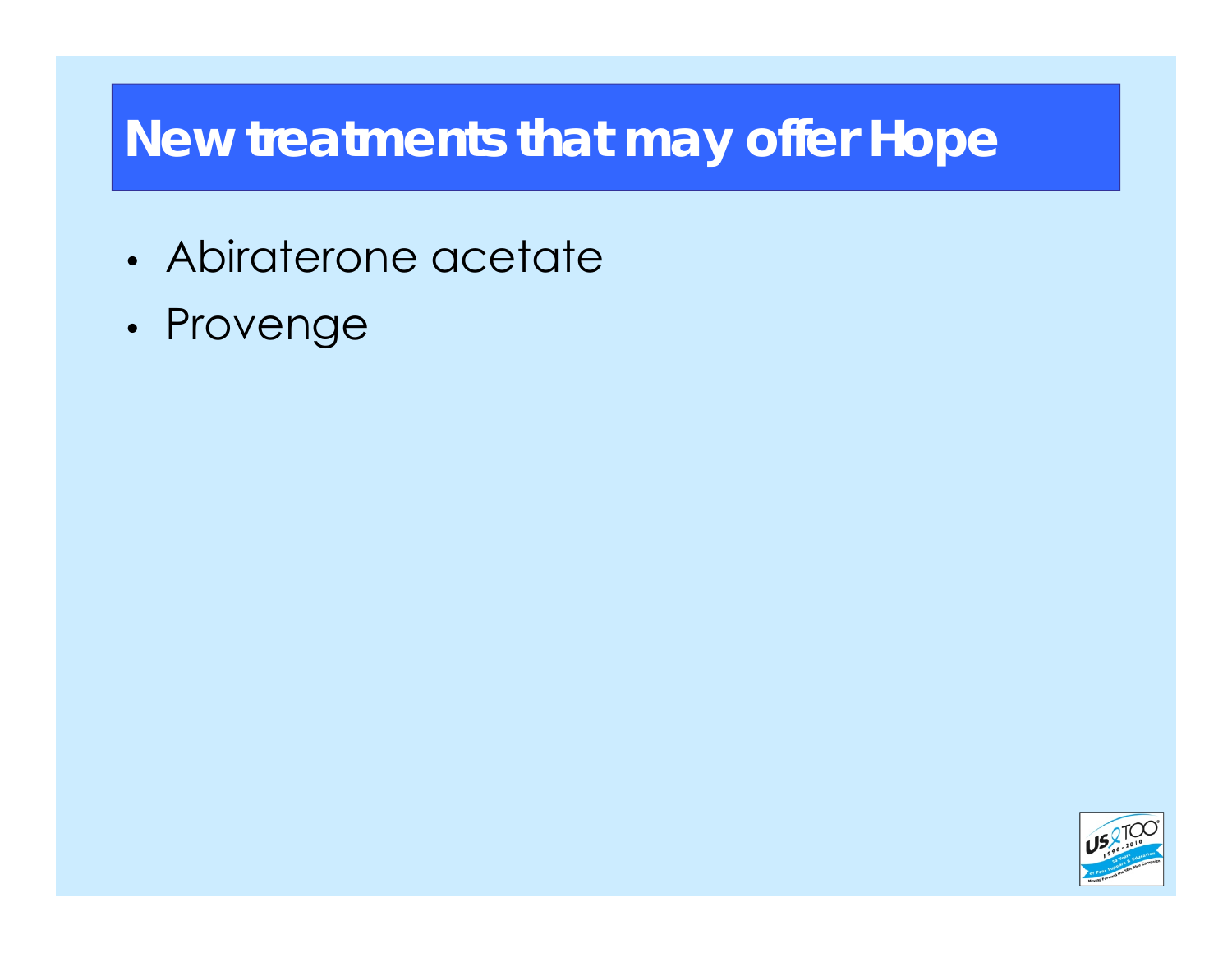#### Abiraterone - for failure with primary ADT

VOLUME 28 · NUMBER 9 · MARCH 20 2010

**JOURNAL OF CLINICAL ONCOLOGY** 

ORIGINAL REPORT

Phase I Clinical Trial of the CYP17 Inhibitor Abiraterone Acetate Demonstrating Clinical Activity in Patients With Castration-Resistant Prostate Cancer Who Received Prior Ketoconazole Therapy

Charles J. Ryan, Matthew R. Smith, Lawrence Fong, Jonathan E. Rosenberg, Philip Kantoff, Florence Raynaud, Vanessa Martins, Gloria Lee, Thian Kheoh, Jennifer Kim, Arturo Molina, and Eric J. Small



Fig 3. Relative change in prostate-specific antigen (PSA) levels at week 12 of therapy in men with castration-resistant prostate cancer treated with abiraterone acetate. Patients who had received prior ketoconazole therapy appear on the left; those who had not received prior ketoconazole appear on the right.

#### **AUTHORS' DISCLOSURES OF POTENTIAL CONFLICTS OF INTEREST**

Although all authors completed the disclosure declaration, the following author(s) indicated a financial or other interest that is relevant to the subject matter under consideration in this article. Certain relationships marked with a "U" are those for which no compensation was received; those relationships marked with a "C" were compensated. For a detailed description of the disclosure categories, or for more information about ASCO's conflict of interest policy, please refer to the Author Disclosure Declaration and the Disclosures of Potential Conflicts of Interest section in Information for Contributors.

Employment or Leadership Position: Thian Kheoh, Cougar Biotechnology (C); Arturo Molina, Cougar Biotechnology (C) Consultant or Advisory Role: Charles J. Ryan, Cougar Biotechnology (U); Matthew R. Smith, Cougar Biotechnology (U); Philip Kantoff, Cougar Biotechnology (C); Eric J. Small, Cougar Biotechnology (C) Stock Ownership: Thian Kheoh, Cougar Biotechnology; Arturo Molina, Cougar Biotechnology Honoraria: None Research Funding: Philip Kantoff, Cougar Biotechnology; Horence Raynaud, Cougar Biotechnology; Vanessa Martins, Cougar Biotechnology Expert Testimony: None Other Remuneration: None



Fig 2. Relative levels of (A) dehydroepiandrosterone sulfate and (B) testosterone (commercial assay) at baseline, at day 28, and at the time of disease progression in patients treated with abiraterone acetate, by dose.

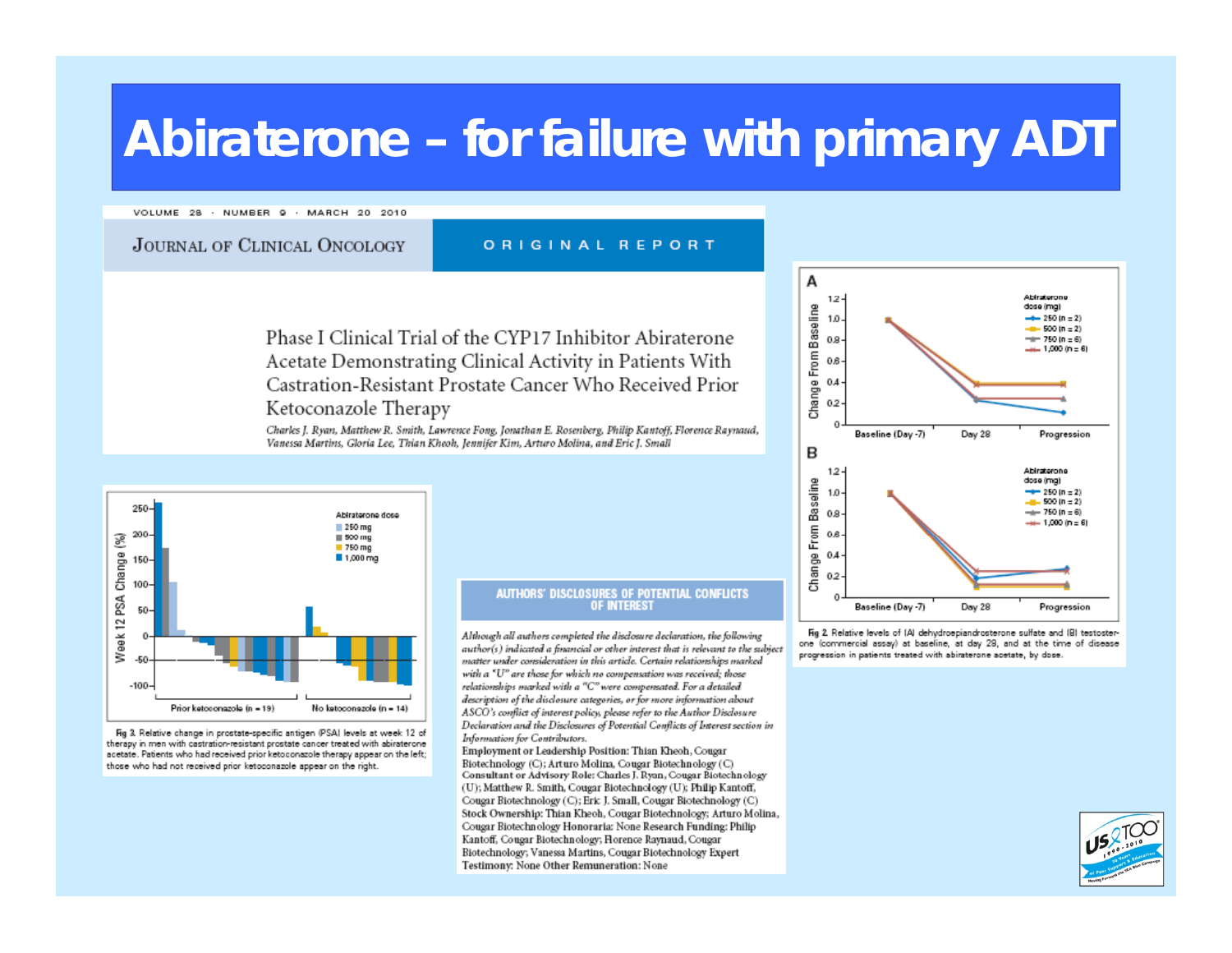#### Abiraterone - for docetaxel resistance

VOLUME 28 - NUMBER 9 - MARCH 20 2010

**JOURNAL OF CLINICAL ONCOLOGY** 

ORIGINAL REPORT

#### Significant and Sustained Antitumor Activity in Post-Docetaxel, Castration-Resistant Prostate Cancer With the CYP17 Inhibitor Abiraterone Acetate

Alison H.M. Reid, Gerhardt Attard, Daniel C. Danila, Nikhil Babu Oommen, David Olmos, Peter C. Fong, L. Rhoda Molife, Joanne Hunt, Christina Messiou, Christopher Parker, David Dearnaley, Joost F. Swennenhuis, Leon W.M.M. Terstappen, Gloria Lee, Thian Kheoh, Arturo Molina, Charles J. Ryan, Eric Small, Howard I. Scher, and Johann S. de Bono



Fig 1. Waterfall plots of prostate-specific antigen (PSA) changes. (A) Waterfall plot of greatest percentage change in PSA of individual patients on abiraterone acetate. (B) Waterfall plot of PSA change from baseline at 12 weeks for individual patients on abiraterone acetate. Brown, gold and gray lines indicate a decline in PSA of 30%, 50% and 90%, respectively. Some patients had a PSA decline on study but this was short-lived; PSA then increased again, which explains why the week-12 and maximal PSA declines are different.

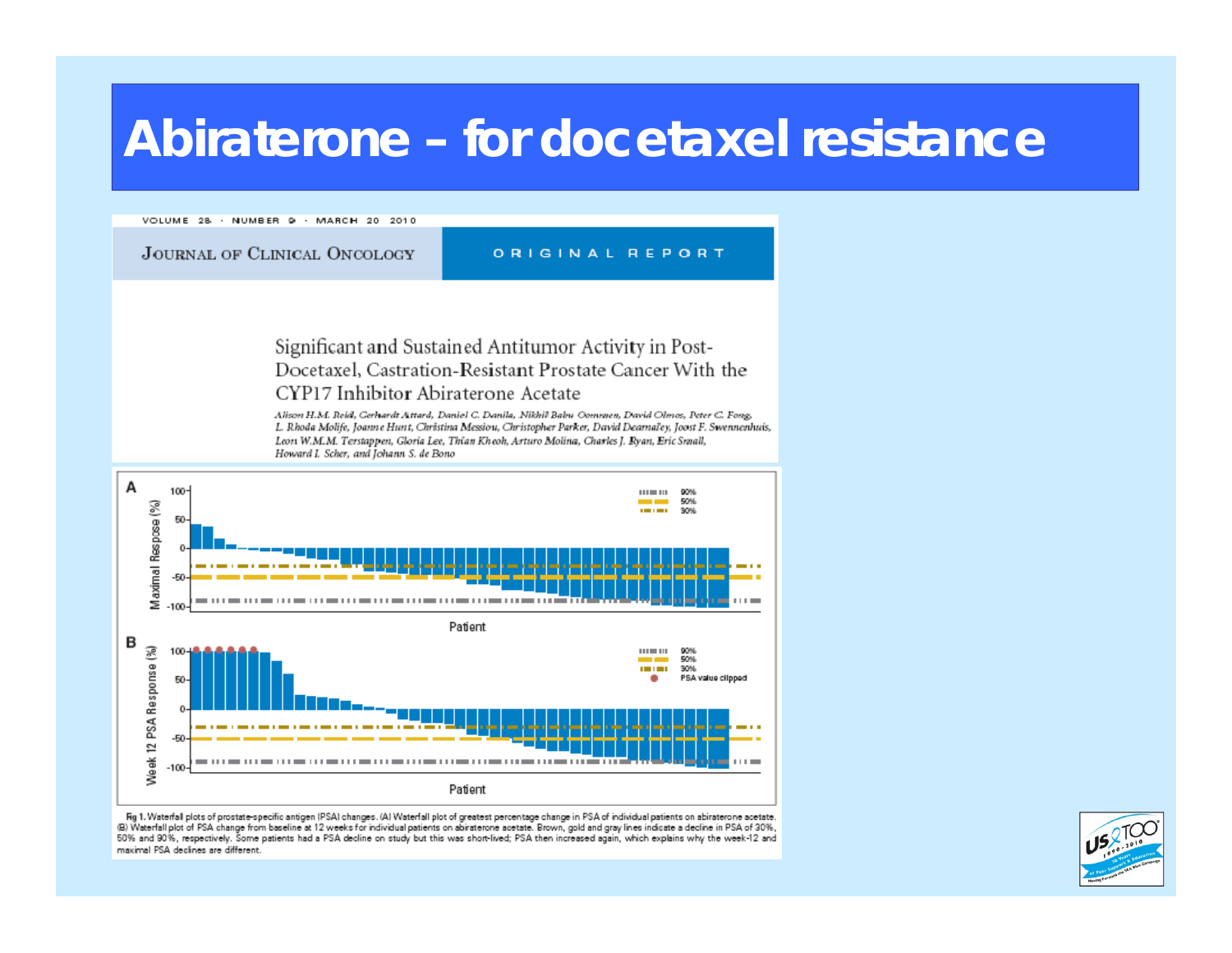#### **Abiraterone – for docetaxel resistance**



Fig 2. Radiologic responses. (A) Patient 010 had previously experienced progression on an luteinizing hormone-releasing hormone (LHRH) agonist, flutamide, bicalutamide, docetaxel, the monoclonal antibody to IGF-1R, CP-761, 971, and the survivin inhibitor YM155. Before starting treatment with abiraterone acetate, the prostate-specific antigen IPSA) was 789, and there was evidence of nodal and bony metastatic disease. Circulating tumor cells (CTCs) were not detected. Red oval, retroperitoneal nodal disease on a baseline computed tomography (CT) scan (A). After 3 months on abiraterone acetate, PSA decreased to a nadir of 1.4 (ie, > 90% decline), and (B) the red oval shows that the nodal disease has largely disappeared. Patient 010 continues to take study drug, now in the third year of treatment. (C) Patient 025 had previously experienced progression on an LHRH agonist, antiandrogen, stilboestrol, and docetaxel. Baseline PSA was 10,325, and it decreased to a PSA nadir of 46 (ie, > 90% decline) after 4 months on abiraterone acetate. Baseline CTC count was 20, which decreased to a CTC count nadir of 0 after 4 weeks. Green oval, CT scan at baseline demonstrated an axillary nodal metastasis (C). Reduction in size is seen in a follow-up scan performed at 6 months (green oval; D). (E) Whole-body, 99mTo-MDP bone scintigraphy at baseline (again for patient 025). A response in the bony disease can be seen in (F) after 6 months on abiraterone acetate. This patient remained on study in excess of a year (ie, 482 days)

 PSA response (>50% decline) in 24/47 (51%) of patients

•

•

- – Average time to PSA progression 24 weeks
- 12/47 (25.5%) still responding after 48 weeks
- Partial response (<50% ↓ in tumor mass) in 8/30 (27%) patients
- • Circulating tumor cell counts ↓ also

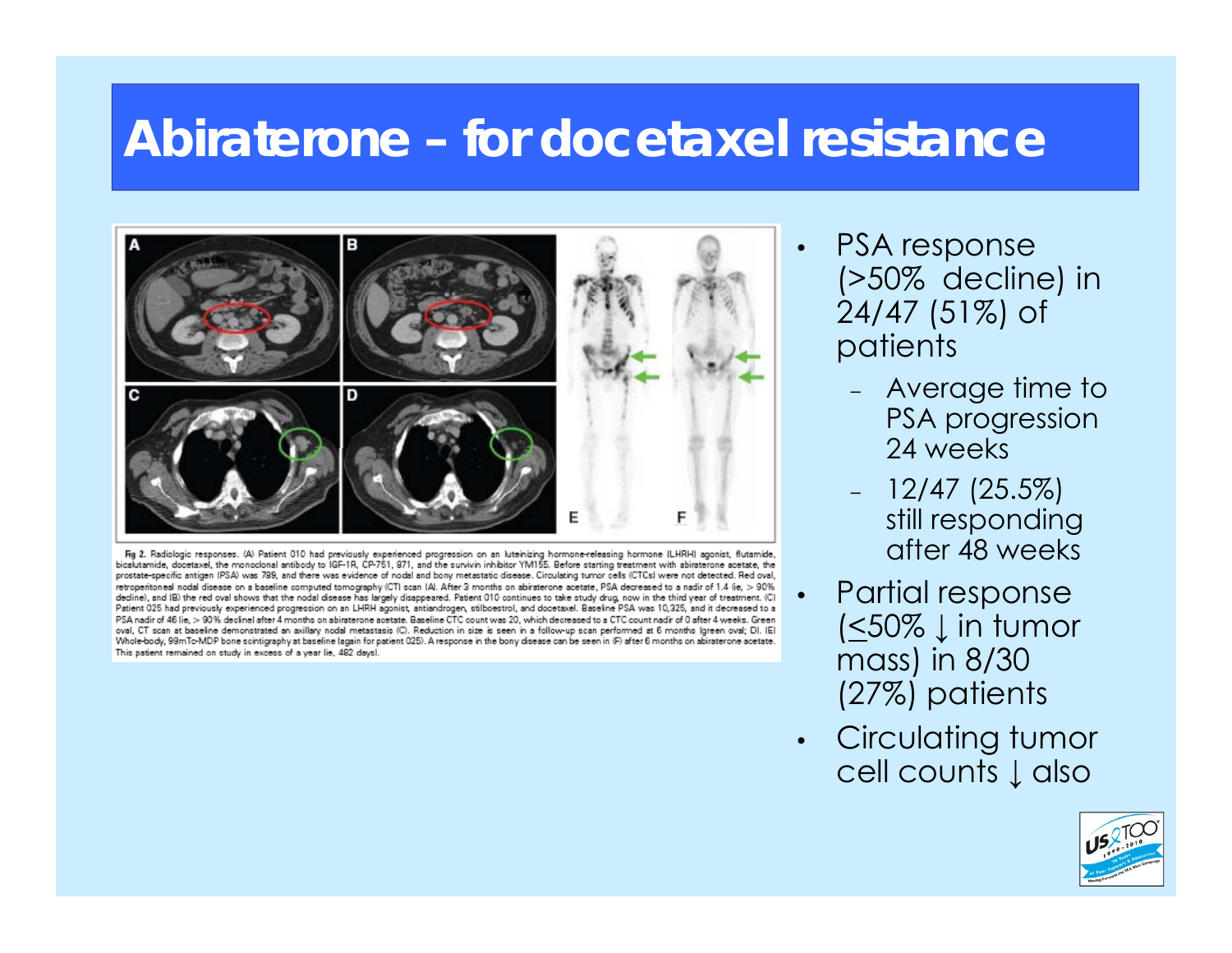### **Provenge – for advanced disease**

- •512 randomized to Provenge or placebo
- Relative risk of death  $\downarrow$  22% vs. the placebo
- Median survival 14.1-months (25.8 months with Provenge vs. 21.7 months with placebo)
- 3-year survival probability was 31.7% with Provenge vs. 23.0% with placebo
- PSA response had no relationship to survival
- •• The time to objective disease progression was similar in the two study groups

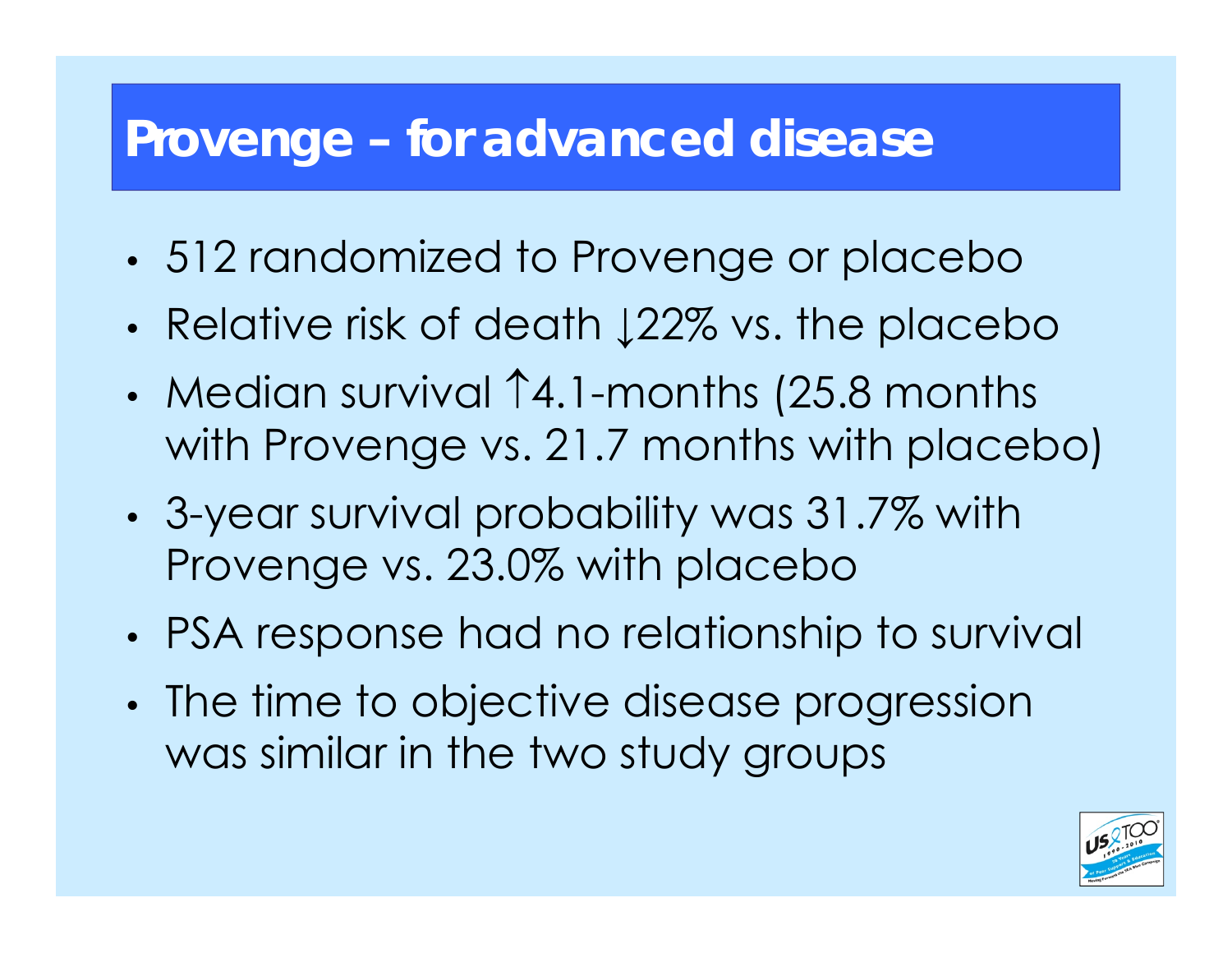### Try to avoid "false hope" at all costs

- Potential new drugs that weren't effective in head-to-head comparison studies (Phase III)
	- Atrasentan (Xinlay®, Abbott)
	- Lycopene, selenium & vitamin E
	- Calcitriol (Asentar®, Novacea)
	- Satraplatin (Orplanta®, GPC Biotech)
	- GVAX (Cell Genesis)
- The jury is still out
	- $-MDV3100$
	- $-$  OGX-0111